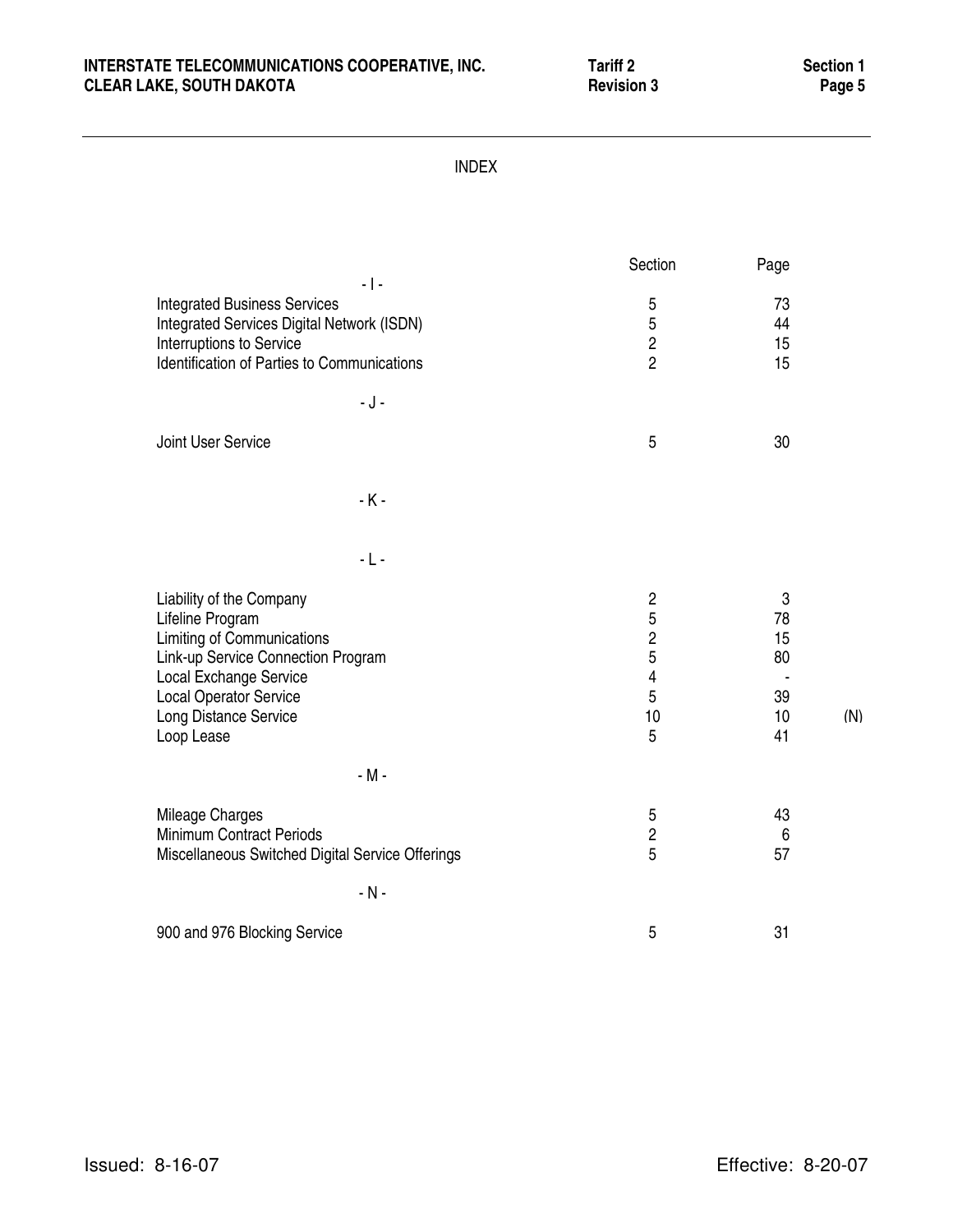# INDEX

|                                            | Regulation |                |     |
|--------------------------------------------|------------|----------------|-----|
| Subject                                    | Letter     | Page<br>Number |     |
| <b>Voice Mail Service</b>                  |            |                | (T) |
| <b>Basic Service and Optional Features</b> | D          | 7              |     |
| Conditions                                 | B          | $\overline{c}$ |     |
| Description                                | A          | $\overline{2}$ |     |
| Rates                                      | C          | 4              |     |
| <b>Long Distance Service</b>               | Ε          | 10             | (N) |
|                                            |            |                |     |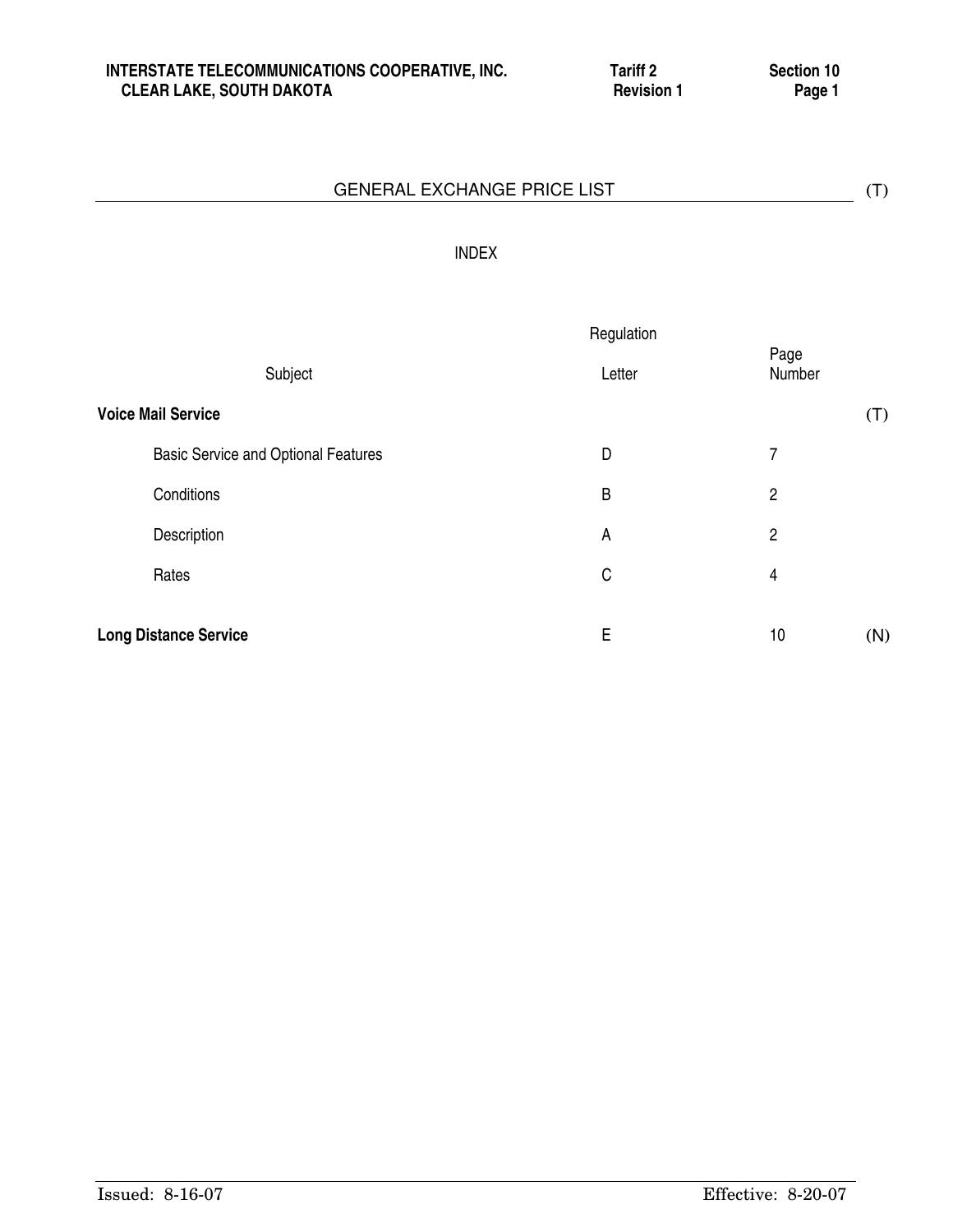# E. LONG DISTANCE SERVICE

# **TERMS AND CONDITIONS**

#### **I. Services Provided**

- a. The Company provides access to facilities, services and equipment over which our Customers may transmit voice, data and other communications of their own choosing to intrastate and interstate destinations.
- b. The Company provides service on a 7 days per week, 24 hours per day basis to all destinations in the United States (including Alaska and Hawaii).
- c. The Company has customer service representatives available from 8:30 A.M. to 5 P.M. Monday through Friday to assist its Customers with any questions or problems regarding its toll services. A Company representative can be reached during these hours by dialing 605-874-2181, 605-879-2034 or (800-417-4667).

# **II. Charges, Bills and Payment for Service**

- a. Service is provided and billed on a monthly basis, and will continue to be provided and billed until canceled by the Customer or terminated by the Company.
- b. The Company bills for its toll services on a usage basis, either in one minute, 30-second periods, or 6-second periods (depending on the specific calling plan the Customer selects, with a minimum of one full minute), and rounds up any fractional period.
- c. The Company will pass through to its Customers all applicable federal, state and local taxes or surcharges.
- d. Payment for all bills rendered by the Company for its toll services are due within 11 days after the Company mails the bill to the Customer. If payment is not received within 11 days after rendition of a bill, a late charge of 1.5% will be applied to all amounts past due.
- e. No late charge will be assessed upon properly disputed charges (see dispute procedures below).
- f. The Company may require a Customer to make an advance payment prior to or at any time after provision of service, not to exceed estimated charges for 3 months. The advance payment will be applied to Customer's first month and subsequent month's bill until it is used up.
- g. The Company reserves the right to establish a credit limit for the Customer, and to suspend service to the Customer when the Customer reaches the applicable limit.

(N)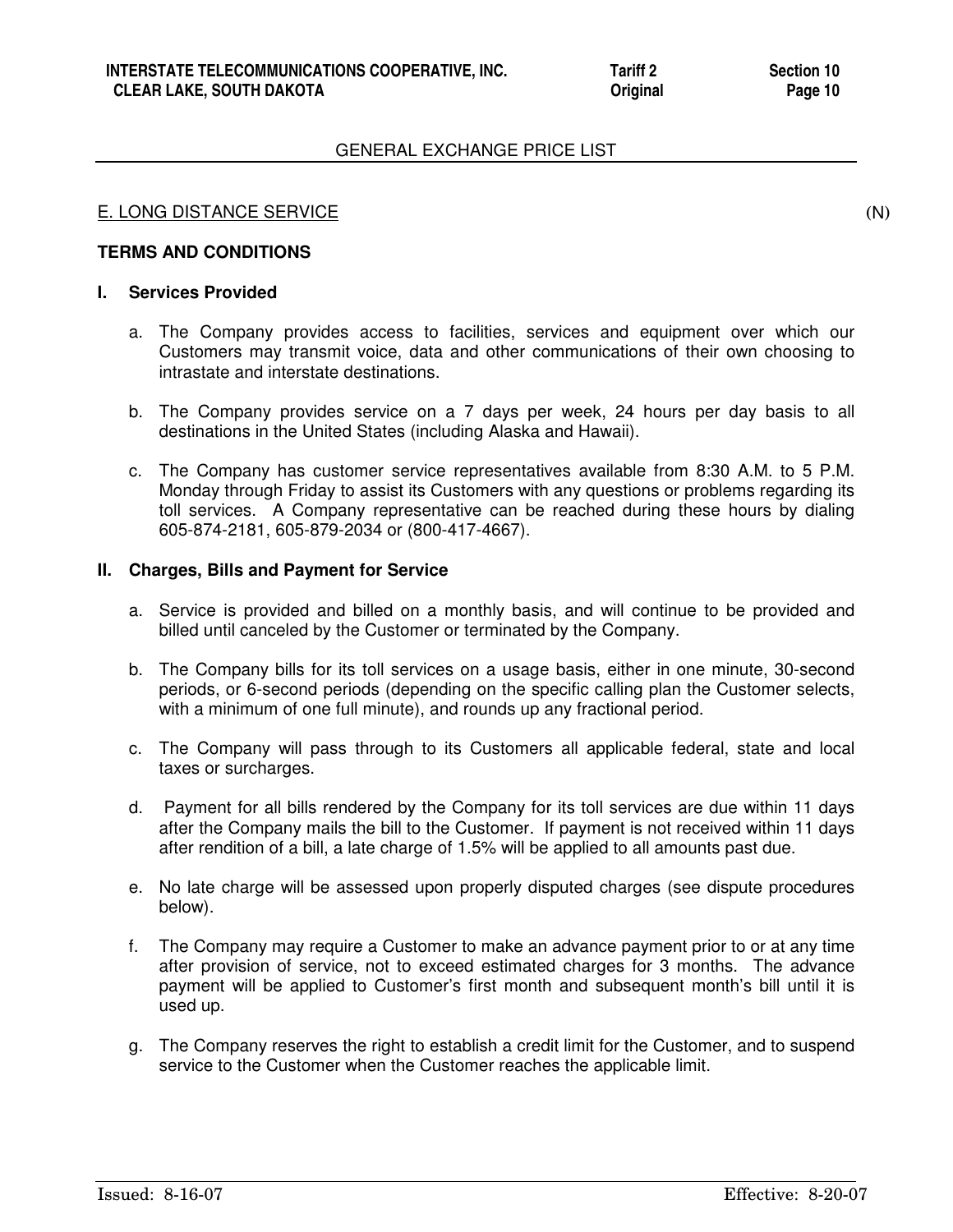# E. LONG DISTANCE SERVICE (Continued)

#### **III. Obligations of Customer**

- a. The Customer is responsible for the timely payment of all billed charges for services or facilities provided by the Company, and for the payment of reasonable attorney's fees and court costs if the Company is required to retain an attorney to collect any of its billed charges from the Customer.
- b. The Customer will not use the Company's services in a manner that interferes unreasonably with the use of the services by one or more other Customers.
- c. The Customer will not use the Company's services in an abusive, illegal or fraudulent manner, nor alter or tamper with the Company's connections or facilities.
- d. The Customer will indemnify the Company against any and all liability, including reasonable counsel fees, arising from any claims against the Customer for libel, slander, or infringement of copyright or trademark in connection with any material transmitted by the Customer over the Company's facilities, services or equipment.

# **IV. Resolution of Billing Disputes**

- a. If the procedures of this section are followed, the Customer may withhold payment relating to disputed items pending resolution of the dispute.
- b. Within 15 days of the bill date of a disputed bill, the Company must receive from the Customer an itemized statement in writing which identifies the disputed charges and reasonably explains the basis of the dispute. Failure to comply with this requirement shall mean the bill is deemed correct and all amounts are due to the Company.
- c. The Company shall review the Customer's statement of disputed charges, and shall issue a written initial determination within 15 days after receipt to set forth the Company's proposed resolution of the dispute charges.
- d. If the Customer is not satisfied with the Company's proposed resolution, the Customer must advise the Company in writing within 15 days after receipt of the Company's initial determination, of the specific reasons for the dissatisfaction and provide any additional information the Customer deems pertinent or relevant to the dispute.
- e. Within 15 days after the Company's receipt of additional information, the Company shall make its final determination and resolution of the disputed charges based upon all documentation or information available to the Company.
- f. If the Customer continues to withhold payment of any disputed amounts, determined to be owed to the Company, the Customer's account shall be deemed to be past due, and subject to termination.
- g. If the disputed service involves intrastate calls, the Customer may avoid disconnection by placing the disputed amount into escrow pending a resolution by the Minnesota Public Utilities Commission.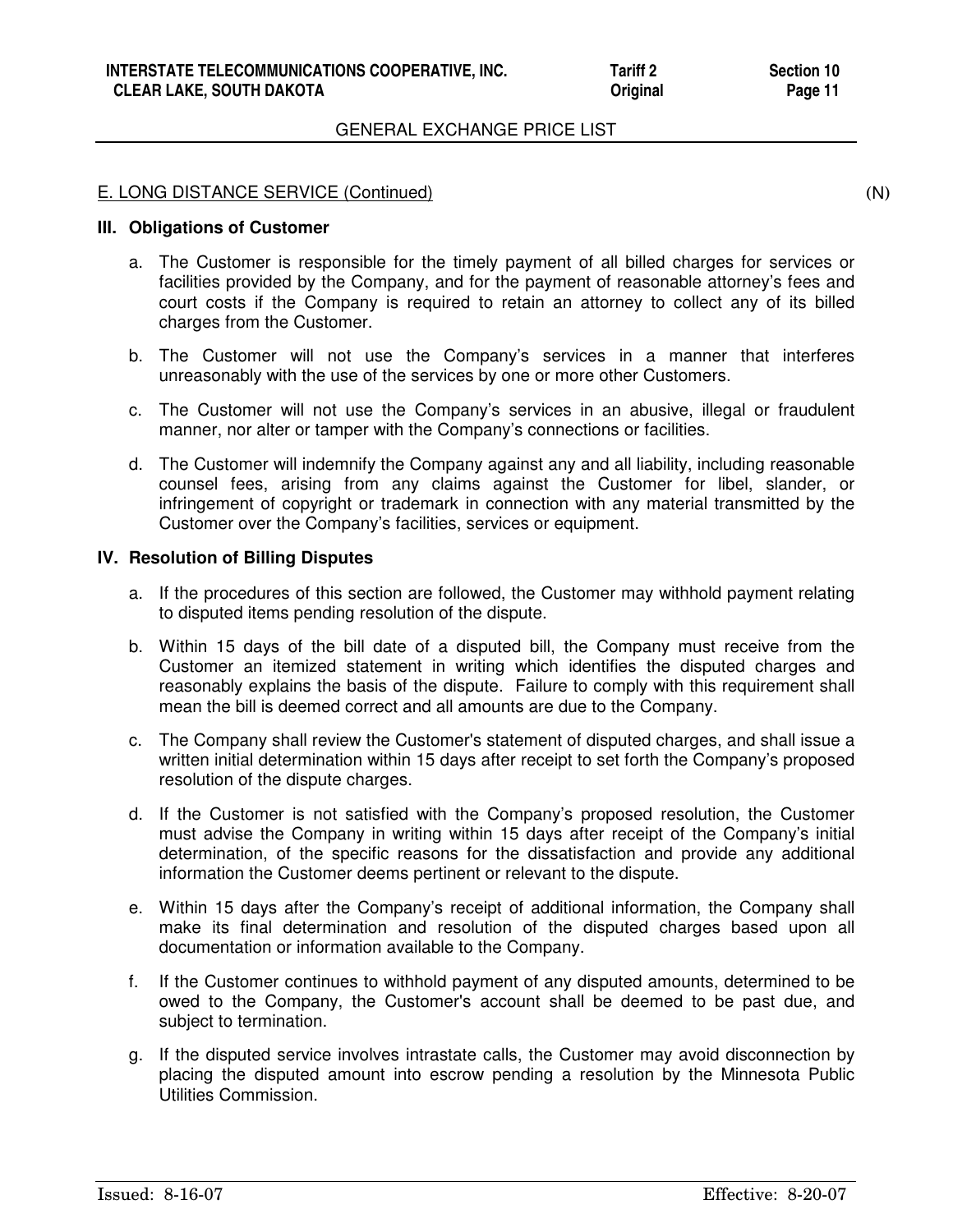# E. LONG DISTANCE SERVICE (Continued)

(N)

# **V. Limitation of the Company's Liability**

- a. The Customer assumes all risks, other than those resulting from gross negligence or willful misconduct associated with the provision of all telecommunications services and delivery of messages. The liability of the Company for damages resulting in whole or in part from mistakes, omissions, interruptions, delays, errors or other defects in the intrastate and interstate toll services provided shall not exceed its billed charges for the defective call or calls.
- b. Neither the Company, nor its officers, agents or employees will be liable for indirect, incidental, special, punitive or consequential damages, including but not limited to damages for loss of anticipated profits or revenue, lost saving, or other economic loss in connection with or arising from any telecommunications service or message, whether arising in contract, warranty, strict liability, tort negligence of any kind (other than willful negligence or intentional misconduct) and regardless of whether the possibility of such damage resulting was foreseen.
- c. The Company shall not be liable for any interruption, failure or degradation of service due in whole or part to causes beyond its control including but not limited to; (1) acts of God, fires, flood or other catastrophes; (2) any law, order, regulation, directive, action or request of any instrumentality of the United States Government, or of any foreign, state or local government; (3) any national emergency, insurrection, riot, war, strike or labor difficulty; (4) any act or omission by any other carrier, including the carrier providing the resold services to the Company, or other entity affecting the facilities or equipment over which the Company services are provided; (5) any negligence by the Customer or defects or failures of the Customer's equipment; and (6) any negligent acts or omissions of third parties.
- d. Customer shall hold the Company harmless from any third-party claims arising out of Customer's use of the Company's service.

# **VI. Refusal, Termination or Suspension of Service**

- a. The Company may refuse service to a Customer that fails or declines to make an advance payment requested by the Company.
- b. The Company may discontinue service with 5 day written notice, excluding Sundays and legal holidays, if it finds that; (i) the Customer has furnished false or misleading information in an effort to obtain or retain service or (ii) if the Company reasonably believes that the Customer or entities using the Customer's account or facilities are using the Company services in a manner that; is abusive, illegal or fraudulent or involves threatening, annoying, vile, profane, obscene or abusive language.
- c. The Company may terminate service 11 days after a written notice of termination is mailed to the last known billing address of a Customer that has failed to pay a bill for more than 30 days after it was rendered, or that has failed to pay disputed charges determined to be owed to the Company via the Company's billing dispute resolution procedures (see above) for more than 10 days after the end of the dispute resolution proceeding.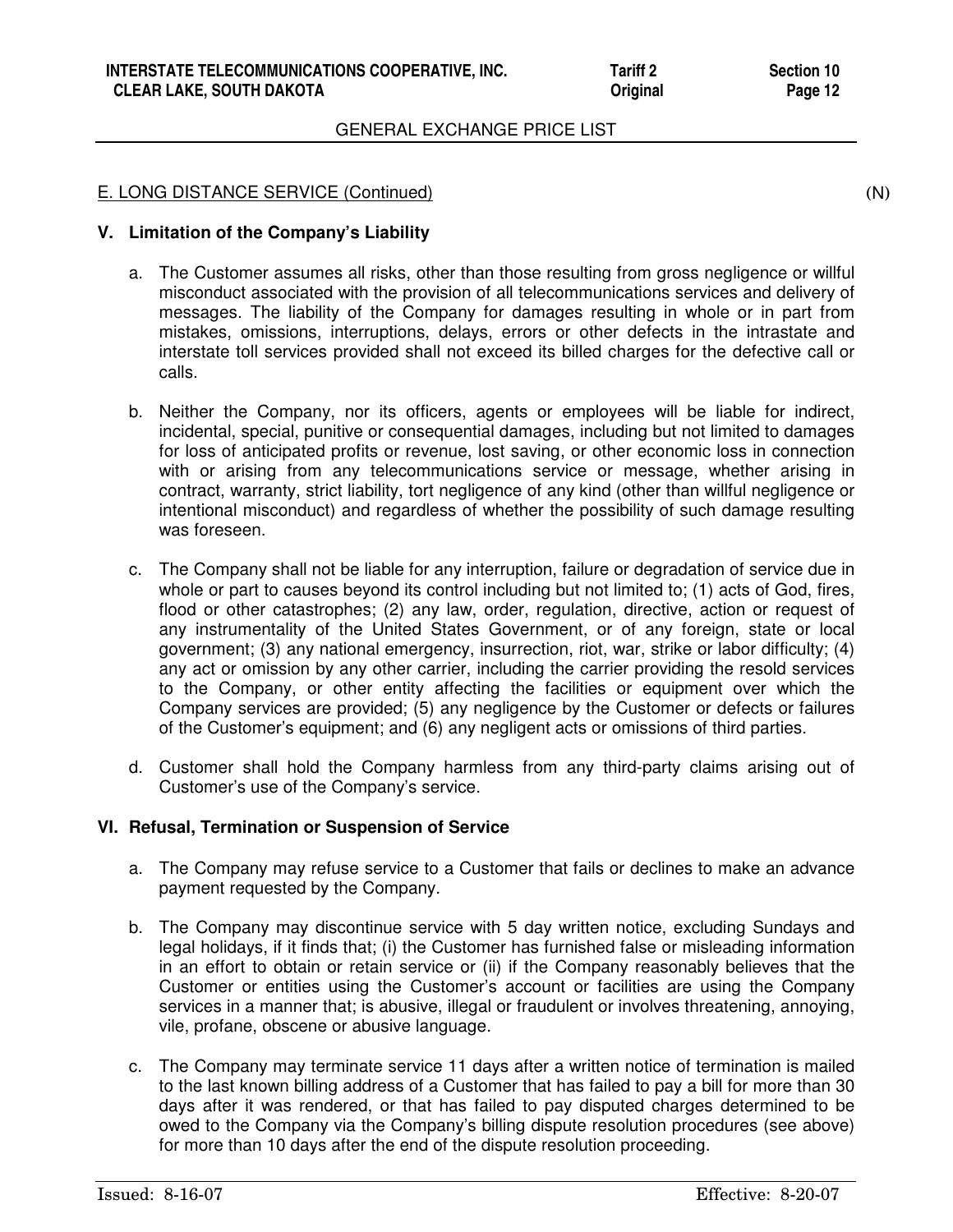#### E. LONG DISTANCE SERVICE (Continued)

(N)

# **VI. Refusal, Termination or Suspension of Service (Continued)**

- d. The Company reserves the right to suspend service to a Customer when the Customer reaches the credit limit established by the Company.
- e. The Company may suspend or terminate service to a Customer immediately if the Company reasonably believes that the Customer or entities using the Customer's account or facilities are using the Company services in a manner that; (i) interferes with the use of the services by one or more other Customers; (ii) damages the Company's facilities or equipment or (iii) places excessive capacity demands upon the Company's facilities or service.

#### RATES:

.

#### **Long Distance Plans:**

# **A. ITC Basic "Flat Rate" Plan for Business and Residence End Users:**

 The plan will have a one minute minimum billing, billed in six second increments thereafter. A flat rate of 14 cents per minute for both Intrastate and Interstate. No monthly service charge.

# **B. ITC Tiered Volume Discount "Flat Rate" Plan for Business and Residence End Users:**

 The plan will have 30 second minimum billing, billed in six second increments thereafter. A flat rate of 14 cents per minute for both Intrastate and Interstate. Automatic discounts will apply depending on monthly billing amounts as follows:

| Monthly Charges at flat per<br>minute rate: | Discount |
|---------------------------------------------|----------|
| \$0 to \$24.99                              | None     |
| \$25 to \$49.99                             | 14.3 $%$ |
| \$50 to \$99.99                             | 21.4%    |
| \$100 to \$249.99                           | 28.6%    |
| $$250 +$                                    | 35.7%    |

.